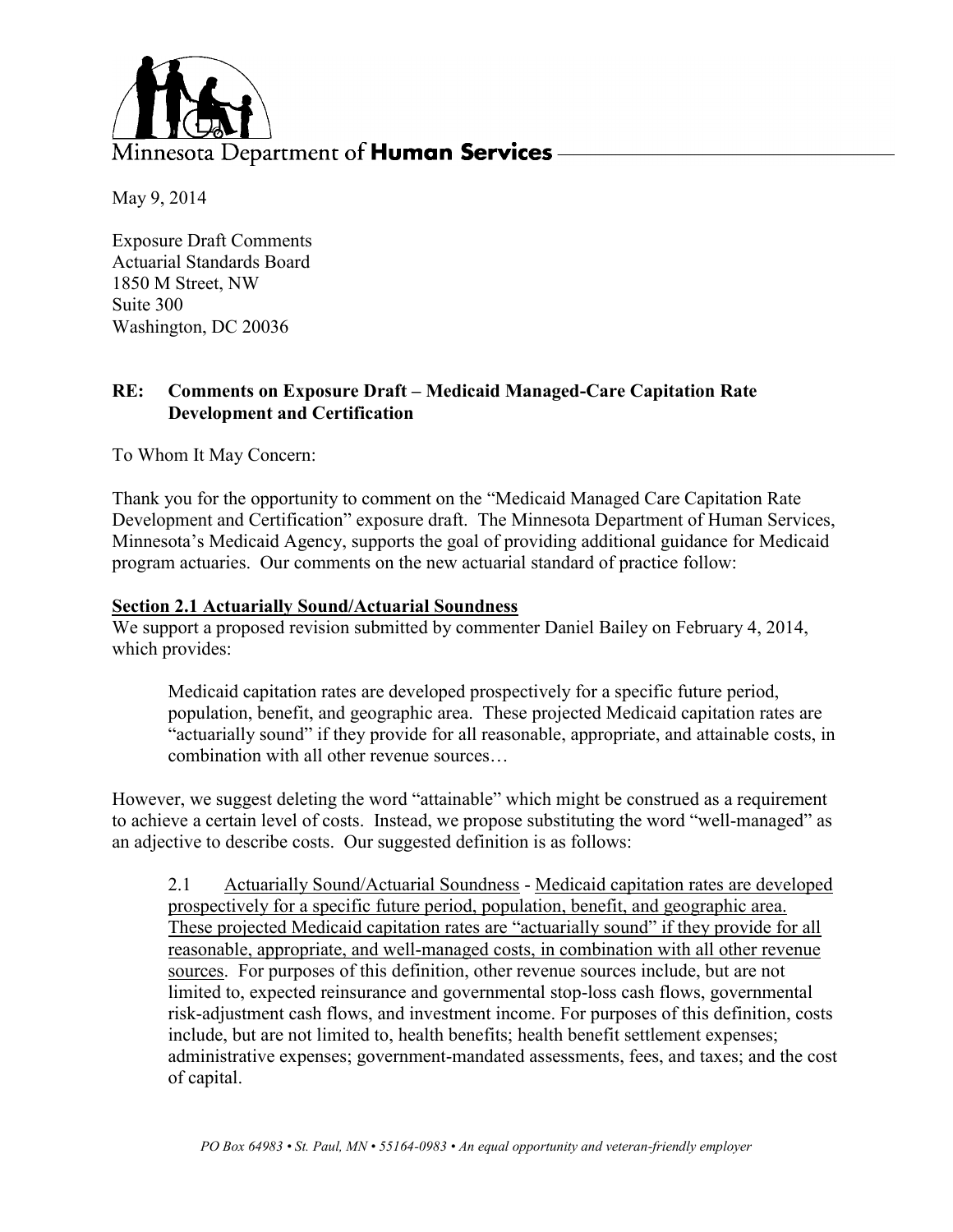Exposure Draft Comments Page 2 May 9, 2014

#### **Competitive Procurement**

We suggest inserting a definition for the term "competitive procurement." Capitation rates have traditionally been established by the state setting rates or through a competitive bidding process within which competitive bids are required to fall within an actuarially sound range. However, state Medicaid agencies may also conduct a competitive procurement that is a hybrid between state-set rates and lowest-cost competitive bidding. "Best value" purchasing is a process through which MCOs bid or otherwise make offers for capitation rates for certain geographic areas based on price and quality with the understanding that the state may limit the number of MCOs providing service in those geographic. We suggest the following definition:

Competitive Procurement—A process in which a state Medicaid agency enters into a managed care contract pursuant to a full and open competition in which competitive bids are offered in response to requests for proposals and evaluated by the state based upon criteria (e.g., low cost and quality) to achieve best value through selective contracting.

#### **Covered Services**

We suggest inserting a definition of "covered services." The phrase is not defined despite being used throughout the draft. Section 3.2.5 uses the terms "covered services" and "state plan services" as synonyms, which is not entirely correct. Medicaid beneficiaries covered through managed care contracts may receive state plan services, services provided as substitutes for state plan services, and waivered services. We suggest the following definition:

Covered Services—Items or services covered under Title XIX by virtue of the Medicaid state plan or waiver authority, and covered under the contract with the MCO.

#### **Section 2.6 Enhanced or Additional Benefits**

We recommend that the phrase "state Medicaid plan" should be replaced with the newly defined phrase "covered services" found in Section 2 Definitions.

## **Section 2.17 State Plan Services**

In combination with the addition of a definition of "covered services" as described above, we recommend deleting the definition of "state plan services" at section 2.17 because it is incorrectly used to define the Medicaid benefit.

#### **Section 3.1 Overview**

We support the concept that a soundness opinion applies to all capitation rates and that an actuary is not certifying the assumptions are appropriate for an individual MCO. We also note that an MCO may be required to take action (e.g., better manage utilization) to meet the underlying assumptions in the rates.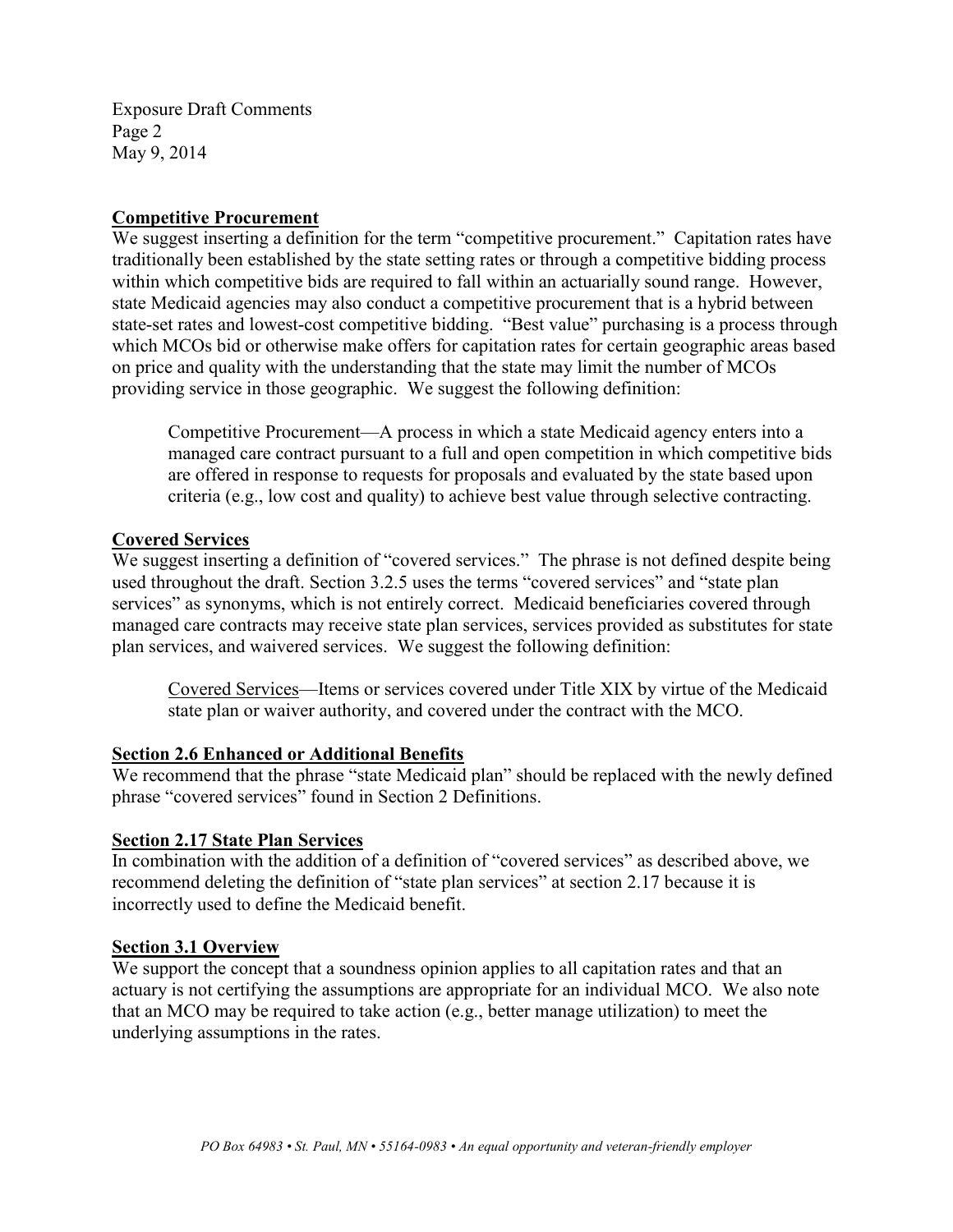Exposure Draft Comments Page 3 May 9, 2014

# **3.2.3 Rebasing and Updating of Rates**

Minnesota views a competitive procurement, which requires MCOs to submit capitation rates as bids, to be a form of rebasing. A competitive procurement that limits the number of MCOs serving a geographic area or population requires MCOs to bid a capitation rate using their best, most competitive assumptions. We believe it would be appropriate for the actuary to consider competitive bids as a means to update rates and therefore recommend competitive procurements and bidding be addressed in this section.

## **3.2.4 Base Data**

We recommend adding the following language to the first paragraph under Section 3.2.4:

The actuary should use base data (for example, population, benefits, provider market dynamics, geography) that is appropriate for the program for which capitation rates are being developed. The base data may span more than one year. In general, utilization and cost data should be compared to external sources by the actuary to develop appropriate trends and to identify areas of focus. Comparison to external sources such as national or commercial data, instead of relying only on local data, will assist in managing trends to a more appropriate level over time and will not reward poor management with higher rates.

# **3.2.5 Covered Services**

The first sentence of this Section is difficult to read, particularly after the addition of the phrase "covered services". Consequently, we recommend modifying the first sentence to say, "To determine which items and services should be included in the capitation rate, the actuary should include covered services that form the basis for the claims experience used to develop the rates."

The last sentence of this paragraph provides that enhanced or additional services should not be included in the rate development and should be excluded from the data used to develop the capitation rates, unless provided for by a waiver. By defining "covered services" to include services covered by Medicaid and the contract by virtue of waiver authority, and using "covered services" throughout the document, there would be no need to refer to waiver services in this sentence. We also note that the phrase "enhanced or additional services" should be the phrase "enhanced or additional benefits" to match the definitions. Making these changes Section 3.2.5 would read:

Covered Services - To determine which items and services should be included in the capitation rate, the actuary should include covered services that form the basis for the claims experience used to develop the rates. The actuary should identify any material historical or anticipated changes to covered services so that appropriate adjustments can be made to the claims experience. The actuary should also identify any special payments to providers (for example, supplemental payments or bonuses) and ensure that these payments are handled consistently between the base data and the capitation rates. Noncovered services may be included in the capitation rate if the service is provided in lieu of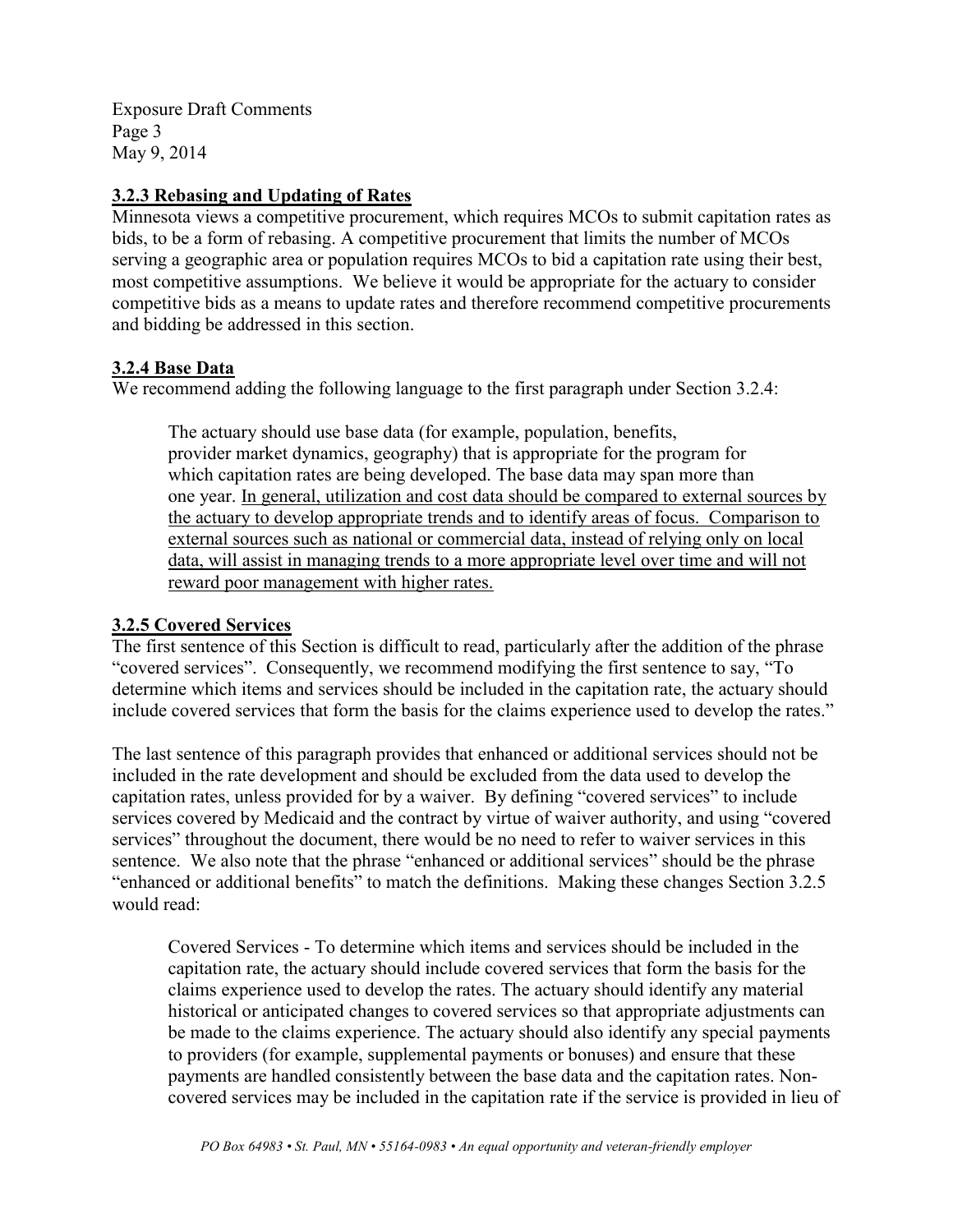Exposure Draft Comments Page 4 May 9, 2014

> a covered service. If a certification is prepared under 42 CFR 438.6(c), enhanced or additional benefits should not be included in the rate development and should be excluded from the data used to develop the capitation rates.

#### **3.2.7 Other Base Data Adjustments**

We recommend adding two additional paragraphs to this section as follows:

h. Area Factor Adjustments - Geographic variation in costs within a state may be considered if there has historically been a consistent differential in costs over time. The underlying cost data to develop the rates must support the different cost factors used. Geographic areas (e.g., counties) with similar cost levels should be grouped together. The variation should also be supported in the base data.

i. Affiliated Provider Organizations - MCO payments to affiliated provider organizations, including subsidiaries and other organizations under common control with the MCO may be in the base cost data. These services should be valued at cost. If cost exceeds the amount that unaffiliated providers would be paid for the same services, the actuary should evaluate whether the full cost is appropriate to include in the base data and make any necessary base data adjustments to account for the affiliated relationship. Base data may exclude costs exceeding what the MCO would pay to an unaffiliated provider.

#### **3.2.11 Non-Medical Expenses**

We support a comment submitted by Michael Cook on April 10, 2014 which provides:

 Section 3.2.2 and 3.2.11.a.i – These sections imply that separate administrative loads should be developed for each rate cell. However, this conflicts with current practice in most programs I am aware of. This would likely require the establishment of fixed and variable loads for every rate cell. This could also impact risk adjustment calculations, with the variable portion of administration revenue being adjusted and the fixed portion not being adjusted. I would propose retaining the current guidance as issues to be considered, while adding language that allows the certifying actuary the flexibility to determine whether there are material variances in the rate cell mix of enrollees, either across MCOs or relative to expected for a particular MCO, that result in an inappropriate distribution of administrative revenue in the contract period for a particular MCO. If such variances are not present, it would not be required to develop separate fixed and variable administrative cost loads.

In Section 3.2.11.1, Determining of Administrative Expenses, we recommend adding a note to this section that addresses administrative expenses paid to affiliated organizations or subsidiaries. We recommend adding the following language:

MCO administrative payments to affiliated organizations, including subsidiaries and other organizations under common control with the MCO, may be in the administrative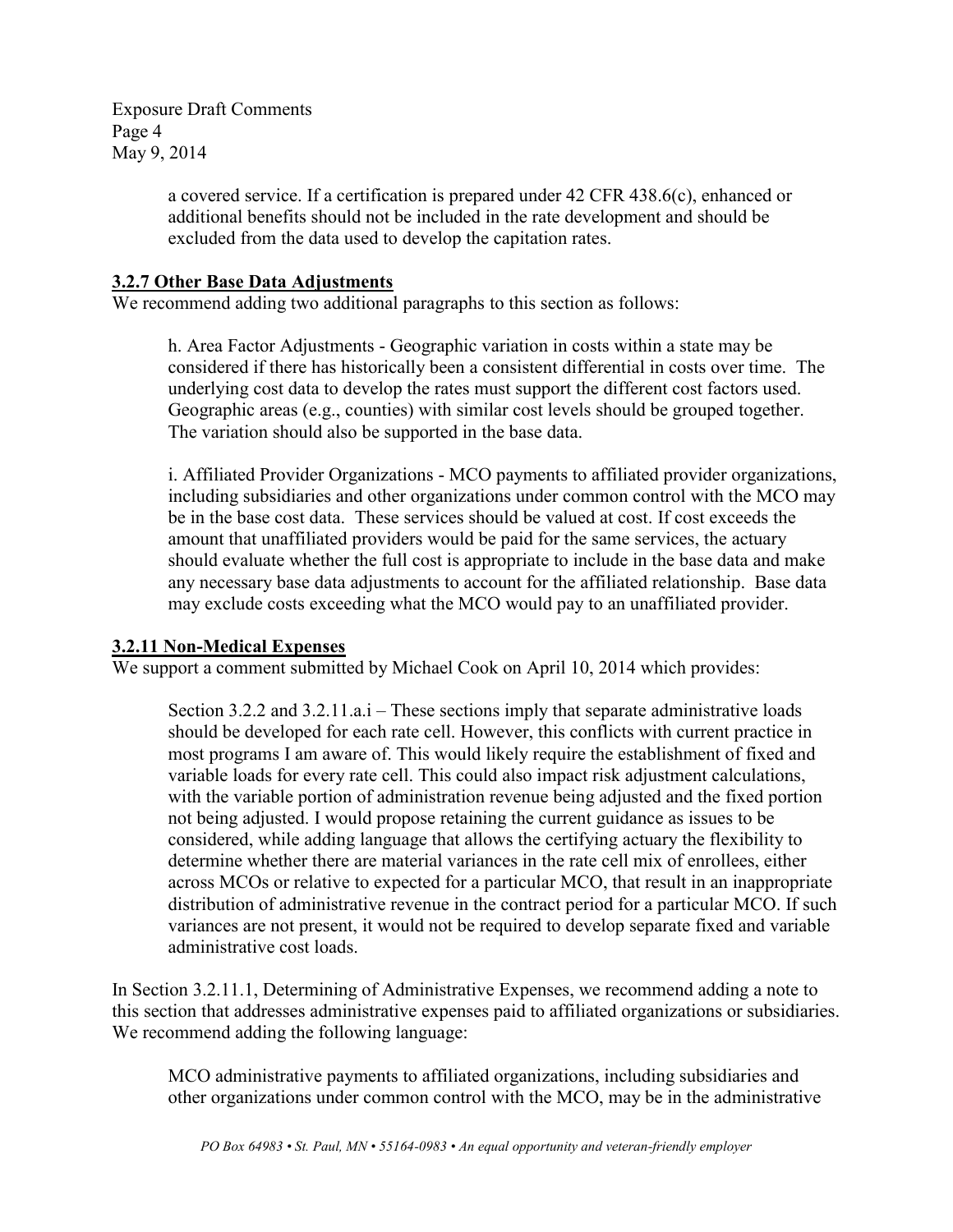Exposure Draft Comments Page 5 May 9, 2014

> cost data. These administrative services should be valued at cost. If cost exceeds the usual market value of the same services, the actuary should evaluate whether the full cost is appropriate to include in the administrative cost data and make and necessary data adjustments to account for the affiliated relationship. Administrative cost data may exclude costs exceeding what the MCO would otherwise pay in the market.

In Section 3.2.11.a.2.i, it is not clear what is meant by the phrase "competitive environment," nor is it clear how this should be accounted for with administrative expenses. We recommend deleting the phrase.

In Section 3.2.11.a.2.iv, it is critical to note that only "appropriate" general corporate overhead should be accounted for in rate development. States must have the ability to reasonably limit corporate overhead. For example, Minnesota law (i.e., Minnesota Statutes § 256B.69, Subdivision 5i) prohibits including the following overhead costs in rate development:

- Charitable contributions made by an MCO;
- Any portion of an individual's compensation in excess of \$200,000 paid by an MCO;
- Any penalties or fines assessed against an MCO; and
- Any indirect marketing or advertising expenses of an MCO.

In Section 3.2.11.b, Underwriting Gain, we support the position that the "actuary may reflect investment income in establishing the underwriting gain component of the capitation rate, although an explicit adjustment is not required." However, we suggest that the phrase "may reflect" should be replaced by the phrase "must consider" to emphasize this evaluation.

Also in Section 3.2.11.b (second paragraph), we recommend addressing the importance of allowing an MCO to submit a bid with a negative underwriting gain as part of a competitive procurement. A MCO responding to a competitive procurement may want to bid with a negative underwriting gain as part of a business growth strategy to gain market share or to garner adequate enrollment as part of entering a new market.

## **3.2.12 Risk Adjustment**

We recommend that ASOP No. 45 (The Use of Health Status Based Risk Adjustment Methodologies) also be updated.

# **3.2.14 Performance Withholds/Incentive**

We support a comment submitted previously by Michael Cook on April 10, 2014 which provides:

I agree with the statement that capitation rates should reflect "the value of the portion of the withholds for targets that the MCOs can reasonably achieve." However, this conflicts with consistent CMS requirement that rates be certified as actuarially sound assuming that none of the withhold is returned. While not necessarily something to be addressed